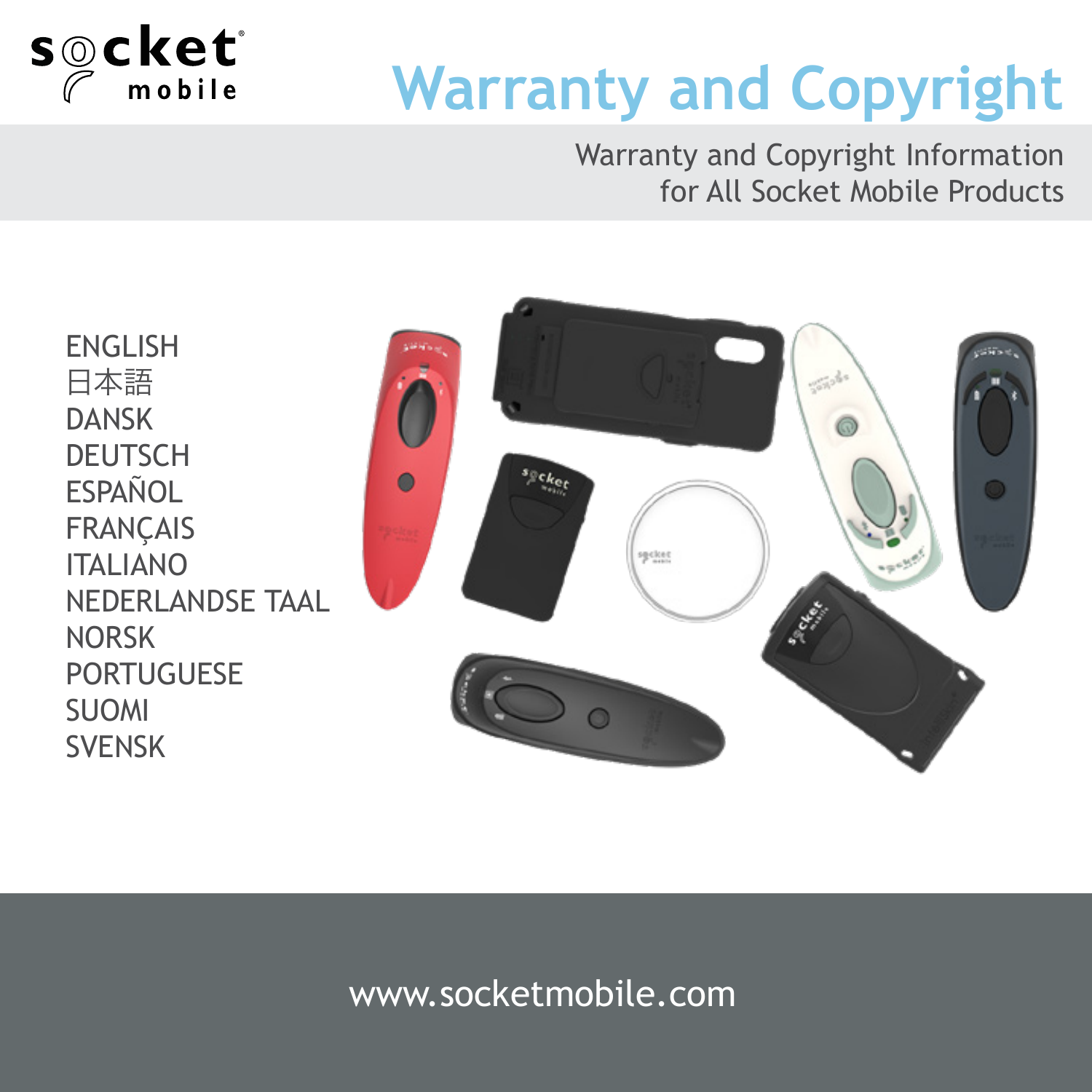## Limited Warranty

Socket Mobile Incorporated (Socket) warrants this product against defects in material and workmanship, under normal use and service, for one (1) year from the date of purchase. Product must be purchased new from a Socket Mobile Authorized Distributor or Reseller. Used products and products purchased through non-authorized channels are not eligible for this warranty support, unless otherwise stated.

#### *EXCEPTIONS:*

*Accessories and consumables such as batteries, removable cables, cases, selected chargers and cradles: 90 day coverage only*

For information on the SocketCare extended warranty, please visit: https://www.socketmobile.com/support

Incompatibility is not a defect covered by the Socket Mobile warranty. During the warranty period, Socket Mobile will, at its option, repair or replace the defective product at no charge when furnished with proof of retail purchase, provided that you deliver the product to Socket Mobile or to an authorized Socket Mobile service center.

The returned product must be accompanied by a return material authorization (RMA) number issued by Socket Mobile or by an authorized Socket Mobile Service Center. If you ship the product, you must use the original container or equivalent and you must pay the shipping charges to Socket Mobile. Socket Mobile will pay surface shipping charges back to any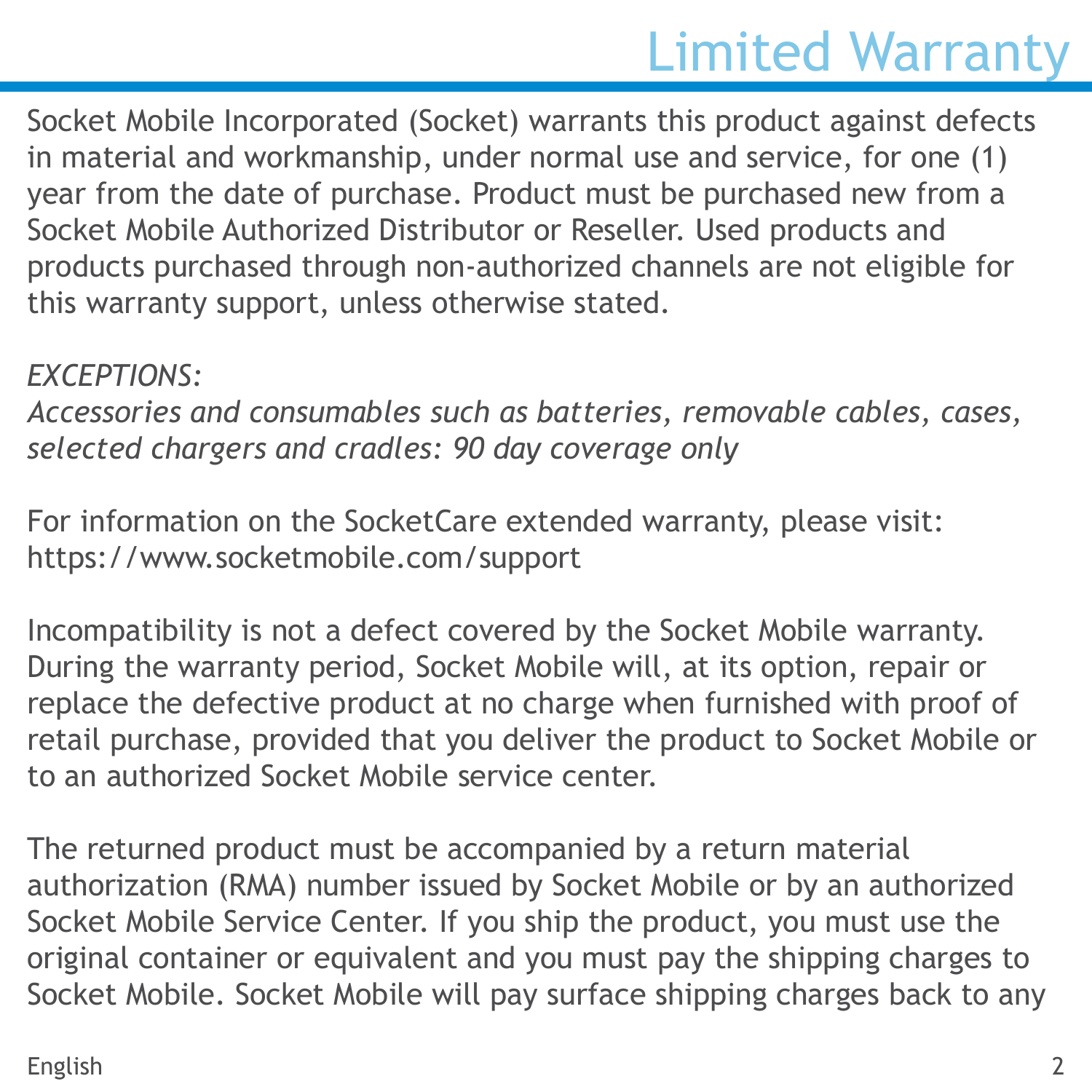location in the contiguous United States. This warranty applies only to the original retail purchaser and is not transferable.

Socket Mobile may, at its option, replace or repair the product with new or reconditioned parts and the returned product becomes Socket Mobile property. Socket Mobile warrants the repaired or replaced products to be free from defects in material or workmanship for ninety (90) days after the return shipping date, or for the remainder of the original warranty period, whichever is greater.

This warranty does not cover the repair or replacement of products damaged by abuse, accident, lost products, use beyond Socket Mobile's published specifications, liquid immersion, misuse or misapplication, damages caused by an act of God, nor as a result of service or modification other than by Socket Mobile unless specifically described by Socket Mobile in product documentation. This warranty does not provide coverage for any product updates, for example, updates due to design changes, except as deemed necessary by Socket Mobile, and does not cover any calibration or adjustments necessary for product functionality. This warranty does not cover refurbishing cosmetic damages such as scratched plastic, rubber, paint, cases or LCD screens. This warranty is void if you install batteries into the product that were not supplied or approved by Socket Mobile.

Socket Mobile IS NOT RESPONSIBLE FOR INCIDENTAL OR CONSEQUENTIAL DAMAGES RESULTING FROM BREACH OF ANY EXPRESS OR IMPLIED WARRANTY, INCLUDING DAMAGE TO PROPERTY AND, TO THE EXTENT PERMITTED BY LAW, DAMAGES FOR PERSONAL INJURY. THIS WARRANTY IS IN LIEU OF ALL OTHER WARRANTIES INCLUDING IMPLIED WARRANTIES OF English 3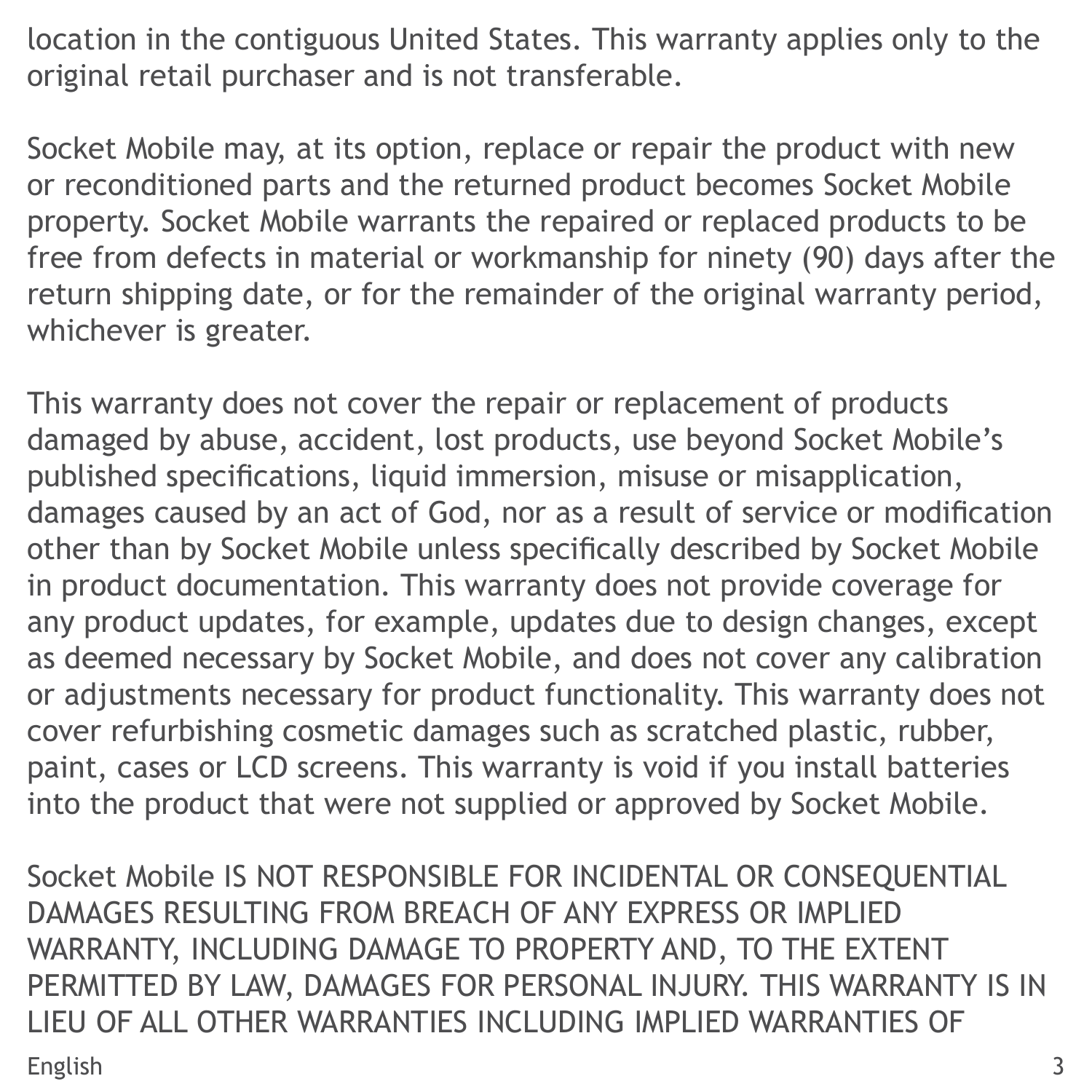#### MERCHANTABILITY AND FITNESS FOR A PARTICULAR PURPOSE.

Some states do not allow limitation of implied warranties, or the exclusion or limitation of incidental or consequential damages, so the above limitations or exclusions may not apply to you. This warranty gives you specific legal rights, and you may also have other rights that vary from state to state. This product may contain fully tested, recycled parts, warranted as if new. For more warranty information: https://www.socketmobile.com/support

PRODUCT DISPOSAL: Your device should not be placed in municipal waste. Please check local regulations for disposal of electronic products.



## Copyright Notice

Copyright © 2020 Socket Mobile, Inc. The Bluetooth word mark and logo are owned by the Bluetooth SIG, Inc., and any use of such marks by Socket Mobile is under license.

Reproduction of the contents of this manual without the permission of Socket Mobile is expressly prohibited. Please be aware that the products described in this manual may change without notice. Feel free to contact the company at: Worldwide: +1 510-933-3020 https://www.socketmobile.com/support Socket Mobile, Inc. 39700 Eureka Drive, Newark, CA 94560-4808 USA English 4